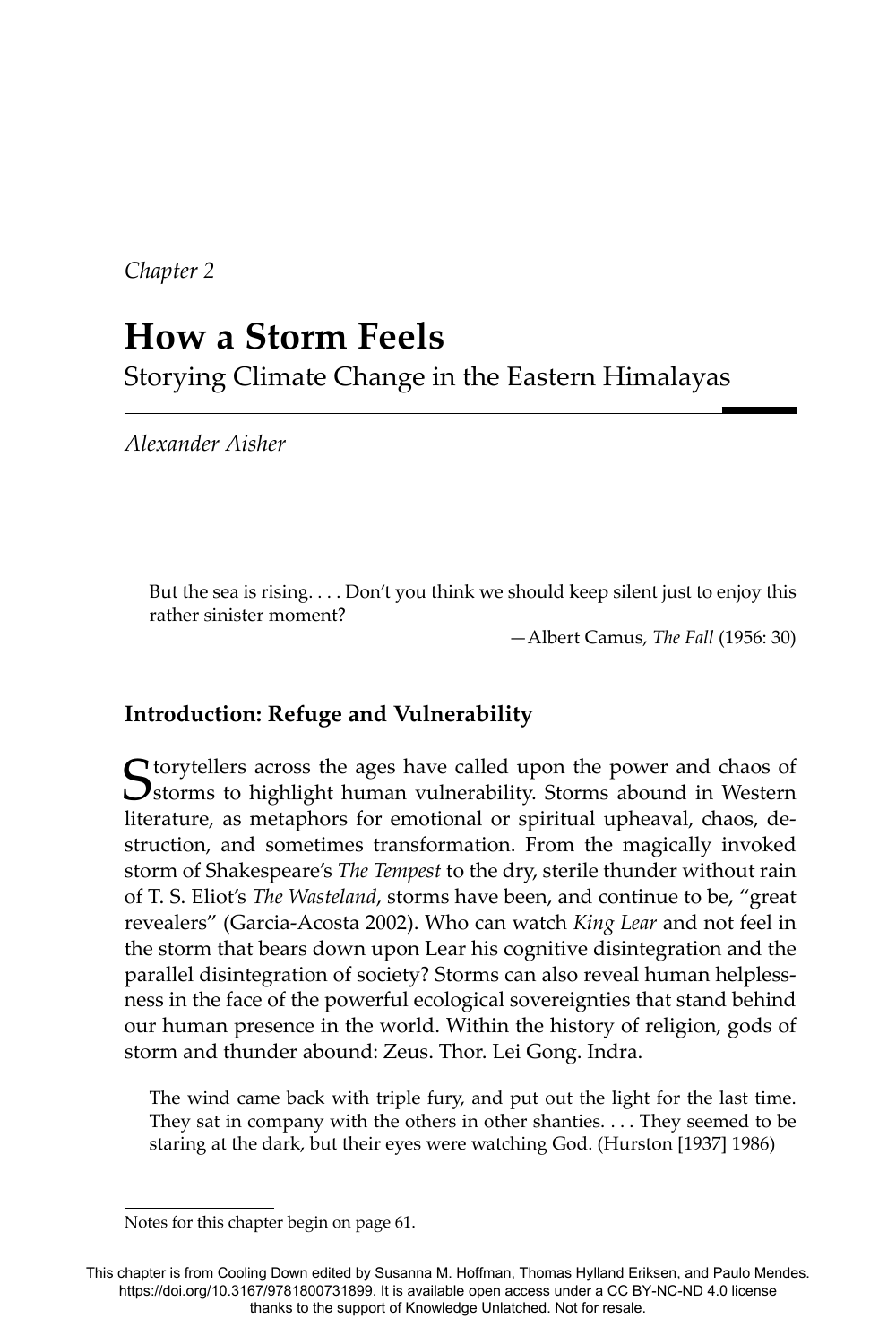As concepts, vulnerability and refuge weave through each other. It takes vulnerability to transform the destructive agent of a storm, which itself is but a hazard, into a *disaster*—and this vulnerability is socially and culturally produced (Oliver-Smith and Hoffman 2020). Vulnerability finds a counterpoint in the concept of refuge: a place of safety, somewhere that life is secure.

Scholarship on refugia is in its infancy and only now emerging as a major focus of research in conservation biology (Birks 2015). Most refugia have borders that separate what exists inside from what lies outside. Defined by borders—walls, barricades, membranes, the unseen border of values—refugia condition the entry into themselves of forms, forces, and actors that lie outside. Within conservation biology scholarship, *ecological refugia* are places that remain intact, even when areas around them are disturbed. These are places where life-forms can survive and even flourish during periods of intense existential disturbance; places from which, under the right conditions, they may again emerge (Turner 2005). *Climate refugia* harbor life-forms and genetic material needed to repopulate disturbed sites (Keppel and Wardell-Johnson 2012).<sup>1</sup> Sadly, as the multispecies scholar Donna Haraway observes, "Right now, the earth is full of refugees, human and not, without refuge" (2015: 160).

In his masterpiece *The Poetics of Space* (1964), the philosopher of the imagination Gaston Bachelard explores the house as a symbol of human security and refuge and well-being in a turbulent world. For Bachelard, storms *make sense of* the house as refuge, revealing its power to protect those who dwell within it against forces that besiege it. This quality of refuge extends across the shimmering border between humans and other species.

Our consciousness of wellbeing . . . should call for comparison with animals in their shelters. . . . Physically, the creature endowed with a sense of refuge, huddles up to itself, takes to cover, hides away, lies snug, concealed. (Bachelard [1958] 1964: 37)

Like other local impacts of climate change, storms can threaten the fragile border between humans and ecological sovereignties. Even as storms provoke anxiety, they may call upon humans to "upframe" (Kohn 2013) their perceptions—to look beyond the individual storm to the powerful ecological sovereignties that exist beyond it. Storms also force those who experience them *back to place*.

Disasters arise at the nexus of potentially destructive agents and vulnerable human populations, neither of which are static. Some disasters come as "lightning bolts," but most are slow onset and arise as outcomes of long-running processes: they have *genealogies*, how they came to be what they are. The storm that came at dusk to Talum village, the ethnographic focus of this chapter, might appear to be a lightning bolt, but in fact it was centuries in the making.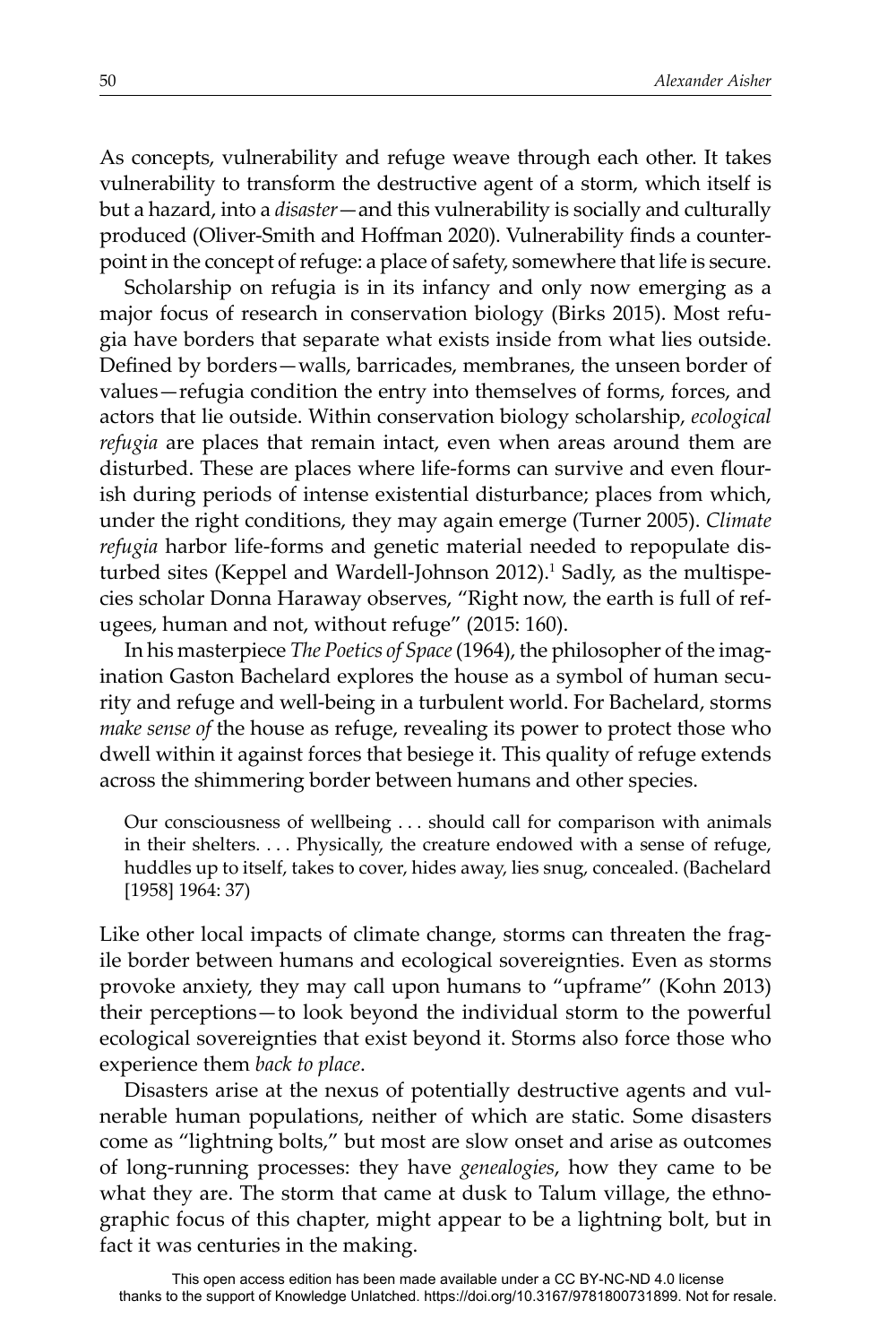## **Methods and Background**

The following study is based on data gathered in the state of Arunachal Pradesh between 2001 and 2003. This state, located in the extreme northeast of India, is a core part of the Indo-Burma "biodiversity hotspot" (Myers et al. 2000), and represents one of the most biologically diverse terrestrial ecosystems on Earth (Thompson 2009). With a wide altitudinal range (100–7,090 meters), the state includes five major climatic zones $$ alpine, temperate, subtemperate, subtropical, and tropical. Inhabited by twenty-four major indigenous ethnic groups, self-identified "tribes," most communities depend directly on subsistence shifting cultivation for their livelihoods (Singh, Pretty, and Pilgrim 2010), informed by a rich heritage of biocultural knowledge systems (Singh et al. 2015).

While the Nyishi, whose biocultural knowledge is at the center of this chapter, reside in several districts of Arunachal Pradesh, this chapter is based on data collected in the upland district of Kurung Kumey—named after the two principal rivers that flow through it—one of the most remote districts in the state, and indeed anywhere in India. At the time of my doctoral fieldwork, no villagers had heard of global warming. While seven hundred villages dotted the valleys of this district, consisting of nearly fifteen thousand households, the focus here is on just one village. To preserve its anonymity, I call this village Talum.

The way communities model disasters matters. In his definition of *genealogy*, which evolved into a method, Michel Foucault included investigation into those elements of phenomena that "we tend to feel [are] without history" (1980: 139). It is impossible to attribute definitively any individual storm event to climate change; this form of causal analysis is fraught with statistical difficulties. However, it is possible to aim for something resembling the life history of a storm and to articulate its complex emotional form. Most storytellers do not aim for a continuous trail so much as a sequence of discrete footprints (Berger 1982: 284–85). So too for this genealogy of a storm. The movement shall be back from the present into a collectively remembered past, a movement "upriver" to the ontological sources of a storm-that-feels.

#### **Climate Change in the Water Tower of Asia**

In this moment, our species stands unequally, collectively, in all our diversity, before the ecological sovereignties of climate. Like some hunters in stories told by Nyishi storytellers, we inhabit the liminal silence between human action (our own, others'), and drastic outcomes in the more-thanhuman realm. There was a time when the novelist Albert Camus could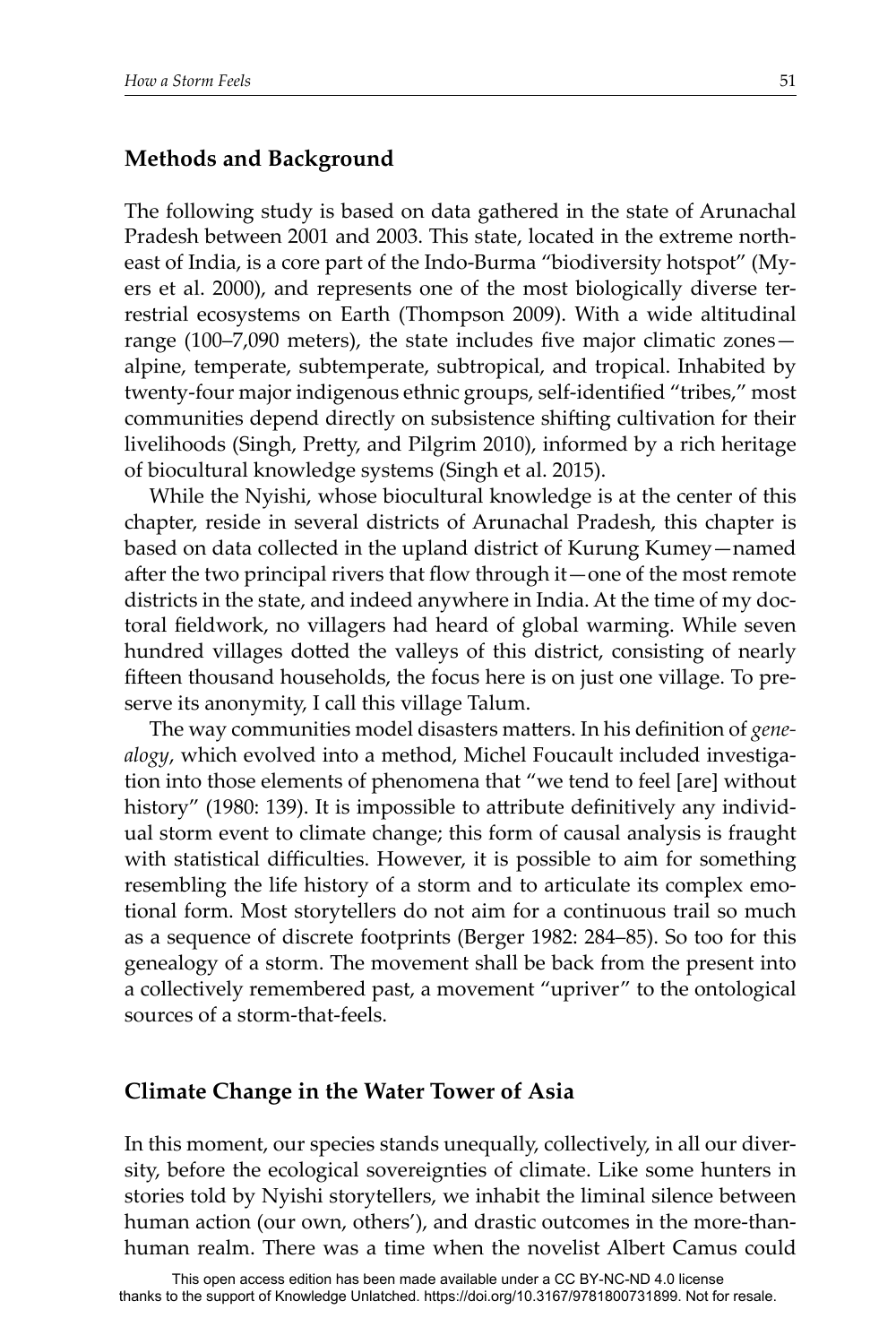write, "Nature is still there, however She contrasts her calm skies and her reasons with the madness of men" (1955: 137). That time has passed. We are together now—we always were.

The concept of adaptation is at the heart of contemporary scholarship on global climate change, as is the recognition that it occurs, so often, "inside" communities (Adger, Lorenzoni, and O'Brien 2009: 338). For good reason, climate ethnographers have begun to press into the foreground how climate change is experienced (Roncoli, Crane, and Orlove 2008; Strauss and Orlove 2003), often through those diverse conceptual and expressive instruments, like stories and songs, through which communities have always engaged places (Basso 1996: 53). Climate change is a multispecies event with its own distinctive sociality, and as multispecies scholar Anna Tsing notes, "We have a lot to learn about how humans and other species come into ways of life through webs of social relations" (2013: 28).

Across the emerging subfield of multispecies ethnography, a new wave of scholarship has started to foreground the sensory, embodied, and affective quality of interspecies encounters—the more-than-human *becomings* that occur when species meet. They are focusing the ethnographic lens upon "new kinds of relations emerging from nonhierarchical alliances, symbiotic attachments, and the mingling of creative agents" (Kirksey and Helmreich 2010), new intersubjectivities (Candea 2010), new forms of life that come into being in the intimate "contact zones" (Haraway 2008) where nonhuman vitalities blend with (apparently) other-than-human realities (Kirksey and Helmreich 2010), and points of contact where the border dividing "Nature" from "culture" shimmers and species in contact with each other co-create more-than-human forms of sociality (Tsing 2013). Through this lens, landscapes come into view that are "enactment(s) of multiple conjoined histories" (Tsing 2013: 34). It is as a *social* event produced by encounters between myriad species that climate change can threaten and violate social, moral, or religious norms (Crate 2008; Roncoli et al. 2008).

The unfolding story of climate change in the Himalayas carries global significance. Forming a 2,400-kilometer-long and 150- to 400-kilometerwide chain of high mountains, deep valleys, and elevated plateaus, the Himalayas exert a profound influence on the climate of the Indian subcontinent and upon the Tibetan plateau (Nandargi and Dhar 2011). Forming a barrier to the southwest monsoon winds carrying humidity from the Indian Ocean northward toward the Tibetan plateau, they drive warm air upward, forcing moisture to condense and fall as heavy rain across the foothills and adjoining plains of India. As such, they directly affect the Indian monsoon system, upon which 20 percent of the human species depends. Here too is gathered 116,000 square kilometers of glacial ice, the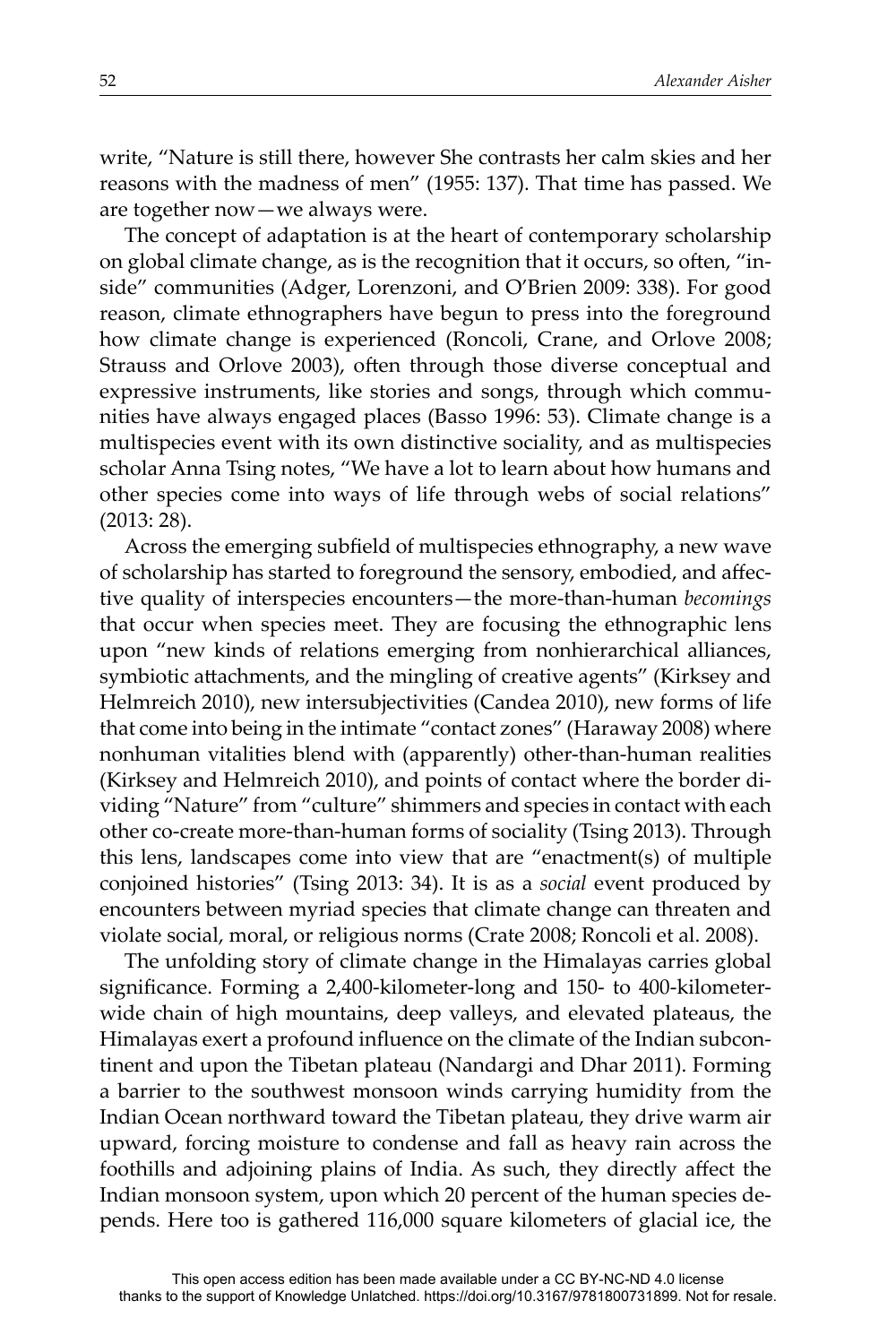source of ten of Asia's largest rivers, responsible for providing water for around 1.3 billion people. In this, "The Water Tower of Asia" (known also as the "Third Pole"), climate change is a story of things known precisely, lesser-known things, known unknowns, and the lurking presence of unknown unknowns.

The climate of the Himalayas varies with elevation, and climate scientists know that many terrestrial animal and plant species have already shifted their ranges and seasonal activities (IPCC 2014). They know a warmer climate means that a greater proportion of total rainfall will come from heavy precipitation events like blizzards and rainstorms (Cullen 2011), which is significant in a region given to sudden changes in the weather, cloud bursts, high winds, snowstorms, and flash floods (Nandargi and Dhar 2011).

Climate change in the Eastern Himalayas will have profound consequences for the well-being of hill communities as well as those downstream in Assam and Bangladesh (Sharma et al. 2009). The state of Arunachal Pradesh is already one of the wettest places on Earth (Roy 2005). Models predict that climate change here will be a story of increasing extremes, with more severe weather, droughts, heatwaves, and floods (Sharma et al. 2009). Already, according to current models, monsoon wet spells are getting wetter, and dry spells are becoming more frequent (Nature 2014). Glacial melting may also have ecological knock-on effects, including more frequent glacial lake outburst floods, as meltwater from snow and ice stored in high-elevation wetlands and lakes breach with devastating results. Of significance to the ethnographic subject matter of this chapter, climate change in the uplands may also bring more frequent and more severe cyclonic storms and monsoon depressions, and resulting landslides, debris flows, and flash floods.

In the Eastern Himalayas, climate change is also a story of changing interspecies dynamics. This includes changing breeding and migration patterns of birds and fish (Cruz et al. 2007), seasonal insect emergence, and disruption of pollinator relationships and predator-prey relationships (Xu et al. 2009). Models predict heightened extinction rates among species with narrow geographic and climatic ranges (Sharma et al. 2009).

Some of these changes are already underway. Ahead of detailed scientific data collection, indigenous and place-based communities in the region have already noticed more erratic rainfall (Singh et al. 2010), changes in snowfall pattern and intensity (Yadav and Kaneria 2012), earlier budburst and flowering of plants, and emergence of new agricultural pests and weeds (Chaudhary and Bawa 2011). Some report changing monsoon regimes, degrading permafrost, melting Himalayan glaciers, and shifting tree lines (Xu et al. 2009). Others have observed more frequent and more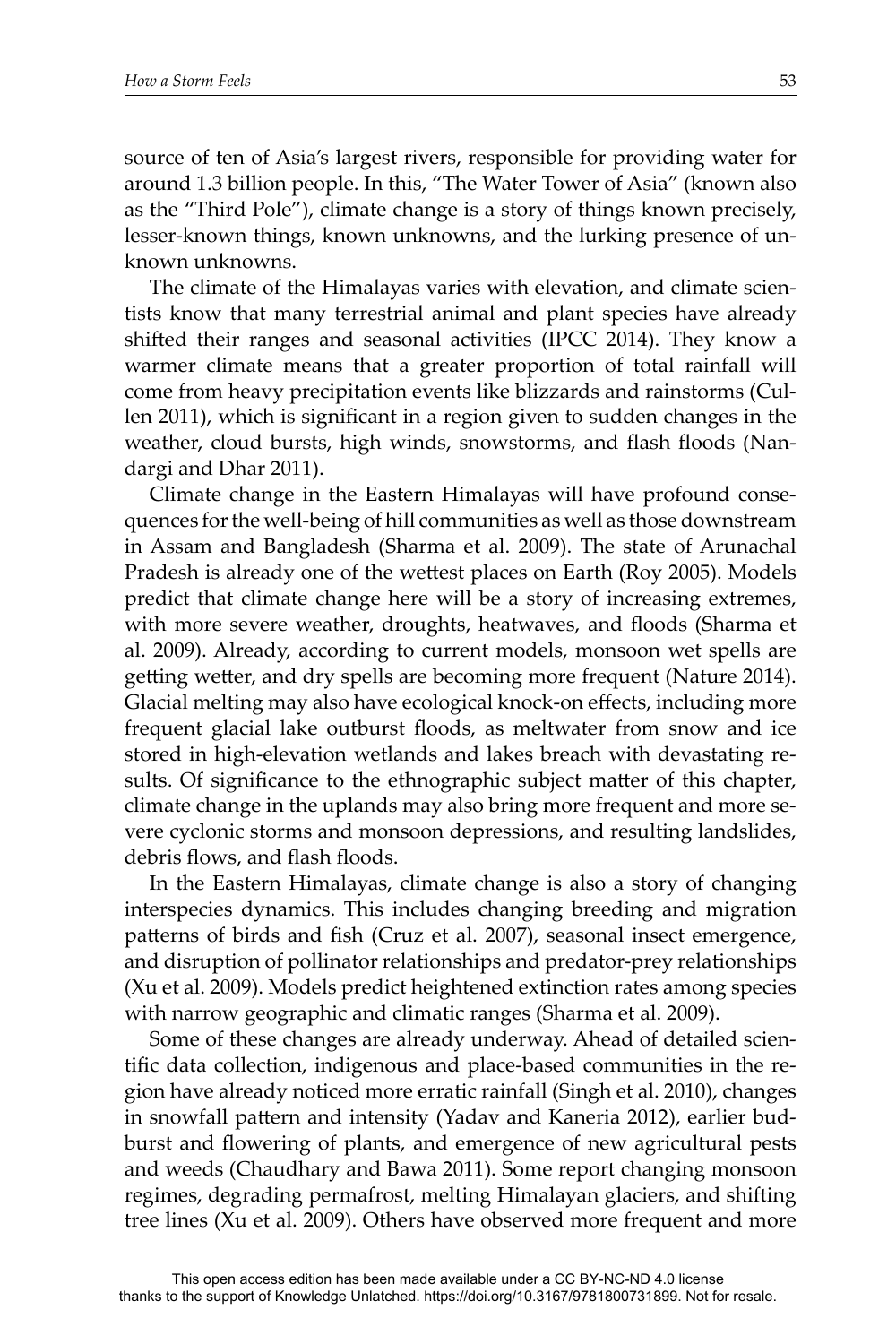intense extreme weather events, including tropical cyclones and thunderstorms (Cruz et al. 2007).

At the intersection of indigenous environmental knowledge and rural livelihoods, villagers in Solukhumbu District in Nepal, the westernmost extent of the Eastern Himalayas, have already reported reduced snowfall and increasing difficulty in predicting the timing of rains and snows (Sherpa 2012). In West and East Siang Districts of Arunachal Pradesh, several hundred kilometers to the east, Adi tribal communities are also reporting more frequent weather anomalies, increasingly erratic rainfall, and more frequent flood events, with increasing soil erosion and increasing presence of crop pests, threats that will be aggravated by erosion of biocultural knowledge among younger generations in some indigenous groups (Singh et al. 2010).

No one knows how the story of climate change in the Eastern Himalayas will unfold, but human and nonhuman communities in the tribal state of Arunachal Pradesh appear to be particularly vulnerable. This is because climate change intersects with already existing heavy pressures on biodiversity, including species overexploitation through hunting (Aiyadurai and Velho 2018; Yadav and Kaneira 2012), high population growth rates across the state (Census of India 2011), weak infrastructure (Sharma et al. 2009), inadequate access to services (Committee on Himalayan Glaciers 2012), and the fragile mountain ecologies that define this region. These are likely to amplify the impacts of climate change.

A picture emerges of a region of outstanding biological and cultural diversity, where communities—human and other—are extremely vulnerable to the impacts of climate change. For this reason, the story of climate change must be told at a *human* scale, at the scale of communities who are *inside* these changes, and at the scale of the multispecies assemblages of which they are a part. As a villager comments in the event described below, as they chant away an approaching storm, "I do not want to see Dojung move."

#### **A Storm at Dusk**

The following event occurred at 4:15 p.m. on 17 May 2003 in Talum village, near Koloriang, high in the uplands of Arunachal Pradesh. It was dusk, and a dozen villagers had congregated at the second hearth of the largest longhouse in the village. Several hours earlier, the wind had begun to blow from an unfamiliar direction. Now it was whipping up through the longhouse floor, shoving flames to the side, throwing shadows across the split bamboo walls. With no electricity in this village (like most in the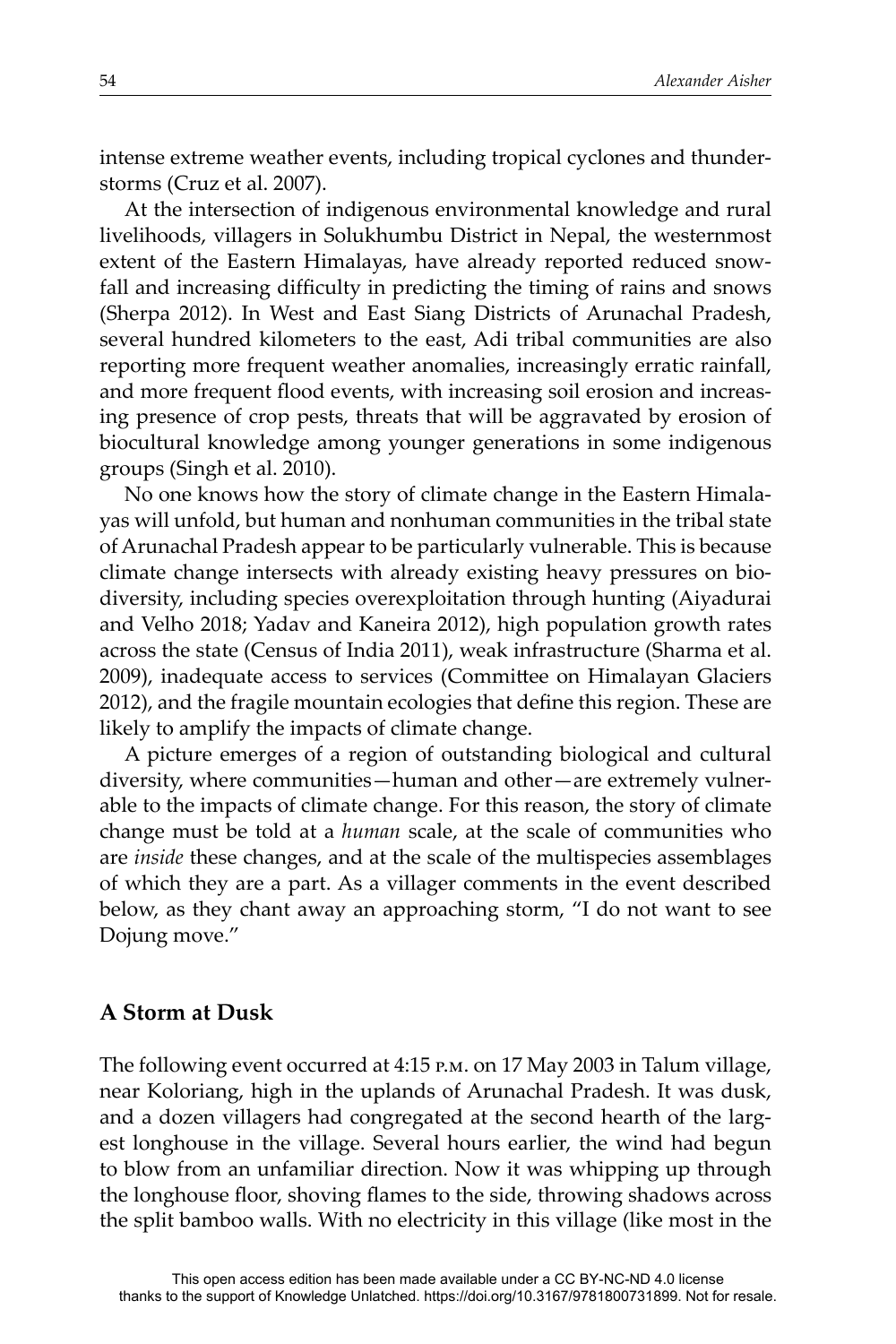uplands at this time), the body of the longhouse was dark except for the flames of two fires. Several villagers had asked the hunter Tarido, an accomplished hunter (*nyigum*) who was able to commune with hunting spirits, to discover the cause of the gathering storm.

The hunter nudges a battered aluminum tin closer to the flames. Sitting on his haunches, he scrutinizes its contents. Inside, an egg turns in the boiling water, gathering signs. He waits patiently for several minutes, then removes the egg with his fingers and slowly unwraps the shell. Turning it in his hand, he inspects the white of the egg, then pulls it apart, searching for telltale marks and indents: traces of spirit influence. In front of the gathered villagers, he pops the yolk in his mouth and shifts it around with his tongue. Finding what he is searching for, he spits the embryo into his upturned palm, and moves it around with a finger, scrutinizing it. Shaking his head, without looking up, he states flatly, "Someone must have done something wrong."

Earlier that afternoon, the wind began to blow from the dry sunlit *nyobia* side of the valley: an unfamiliar direction. Those who noticed it said it was *karfoonum*: strange, unexpected, out of place. They didn't know if it was also *siru*, a message from spirits. That's why they asked him to perform the oracle. The strangeness of the wind raised questions.

A sudden blue flash illuminates the outline of the rough wooden doorway of the longhouse. A deep growl of thunder sends a pig scurrying under the longhouse, as several chickens scamper up from the muddy ground into the refuge of the roost. The hunter thrusts his chin toward the other side of the valley. "It is coming from the *nyobia* side. People there must have done something." The young second wife of my host swings her infant from her back to her breast, frowns, and snaps up at the roof, "Go to Yapup village! We don't know anything!"

"Someone must have killed a child of the spirit Dojung," the adult son of the old hunter Takar shouts across the fire. "Yes!" another villager calls. "Someone over there!" The man looks up at the roof and shouts, "Swallow whoever stole your child!" Across the fire, one of the hunters of the village, a young man who oscillates back and forth between the village and Koloriang township half a day's walk away, fixes his hunting mentor Tarido with a steady gaze. "Do it! Chant the clouds away! Tell them to go!"

Voices rise in agreement. For a moment, the hunter crouches still beside the fire, then he inhales deeply, leans into the fire, and begins to chant: "We humans who live here, we have done nothing wrong! We have done nothing wrong!" Jabbing a finger at the other side of the valley, he chants, "We are not your target! Go there to the people who swallowed your child! Whoever killed your child, go there! There, to that side! Sniff out the culprit there! We know nothing here! Go there! Go there!"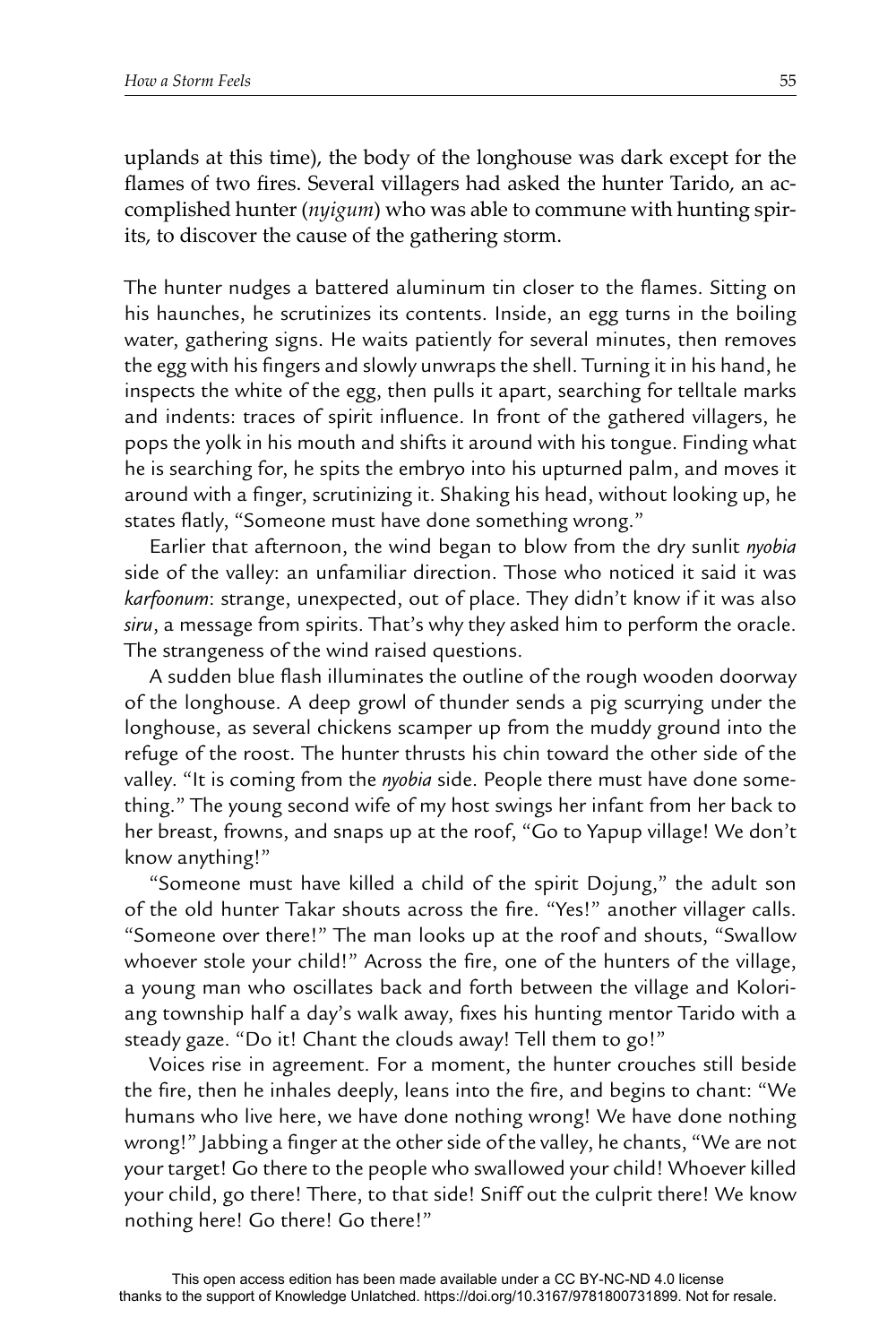Another flash of lightning, and another deep rumble of thunder tumbles through the air of the valley, through the taught body of the longhouse and the villagers gathered there. From the shadows, a voice rises. Tirey, the youngest son of the *nyubu* shaman-priest of this village who also oscillates between the village and Koloriang, leans into the firelight. His eyes dart between the faces as he announces he has something they should know. Earlier that day, a group of his friends came to him in Koloriang and told him that they were planning to trek up above Koloriang to the mountain lake at the source of the Payu River. Like him, they knew it was a spirit-lake, *sinyuk*, set aside for the powerful mountain spirit, Dulu-Kungu Dojung. But they said they wanted to dam-fish there, where the fish were abundant. They asked him to come with them, but he declined. Instead, he walked back to the village.

For a moment, the villagers sit in silence around the fire, taking in what the young man has said. The hunter Tarido is the first to react. He jumps up and strides out through the low doorway. I grab my bag with my audio recorder and follow him outside, finding him crouched beside the skull-rack on the resting platform. Perched on the edge of the platform, facing into the valley, a silhouette against the darkening line of hills, he shouts over to me, "Dojung sent the storm! I do not want to see Dojung move!"

Crouching in the gathered dusk, he takes up the chant, to the storm, to the spirit Dojung: "Do not come to this place! Do not swallow our village! Do not come to this place! Do not swallow our village!" Another flash of lightning illuminates the clouds pushing like an army over the tropical forests of the valley, and again the thunder shakes the air of the valley. "No one here killed your children! Go there, to the sunlit side! Go there! Attack whoever swallowed your children there! No one here killed your children here! Do not come here!"

I look down at my digital recorder lying upon the split bamboo floor of the platform, buzzing in its little open universe, and in that moment the batteries fail, and the storm and village dissolve back into the antimatter of unrecorded time.

#### **Genealogy of a Vengeful Storm**

*Re*-: back. *Fugere*: flee. Refuge. In oral histories across the uplands, storms like this usually end in disaster. They rip open the fragile leaf thatch of the longhouse and tear it from its hardwood and bamboo frame, or uproot the entire structure and wash it and its terrified inhabitants down to the river below. In such stories, domestic animals living beneath the longhouse, tokens of human wealth, flee back to the forest and take refuge there (Aisher 2016). But the storm that came that dusk to Talum village did not conform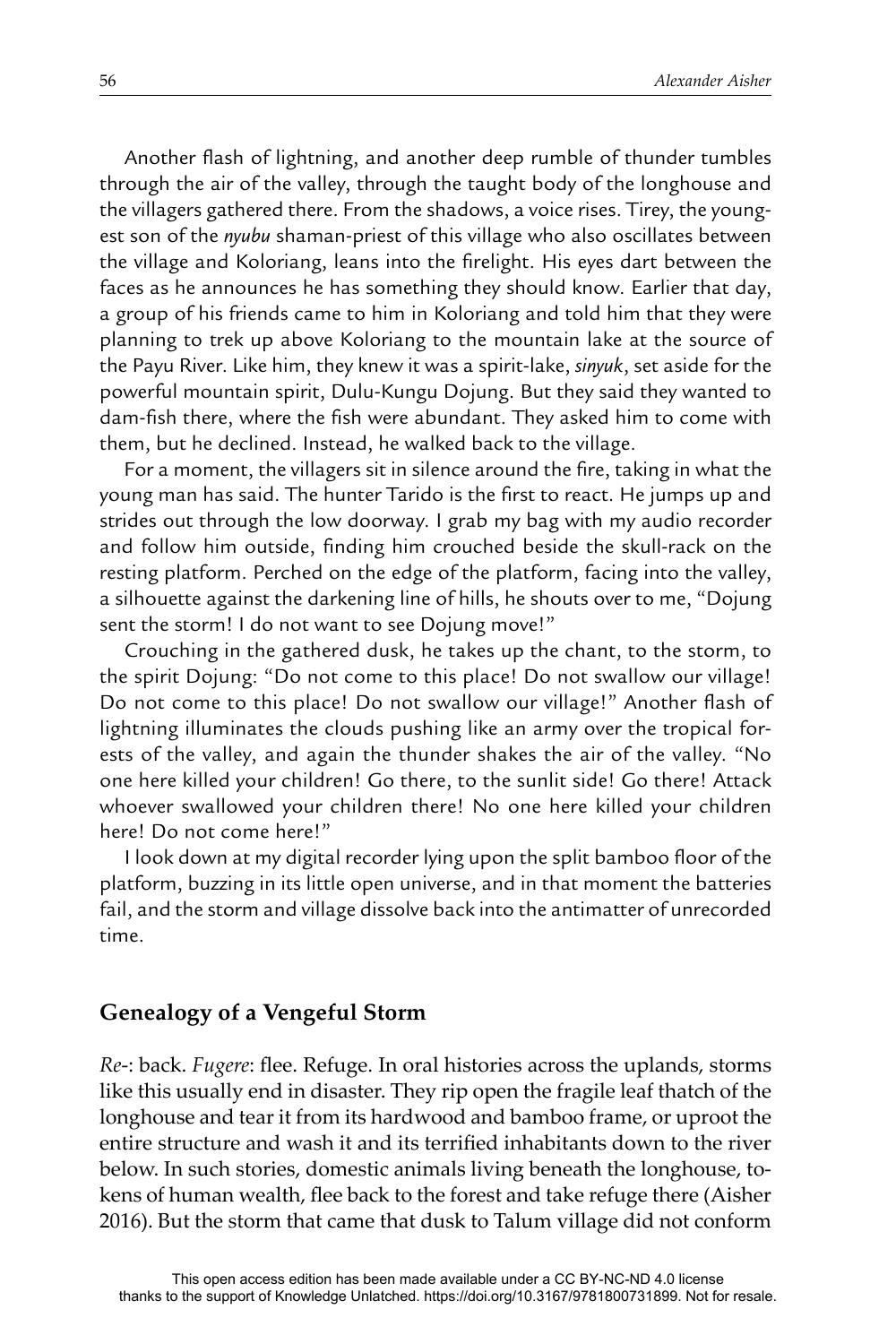to this pattern: no animals fled "back" to the forest, no human wealth was retrieved. Instead, the storm turned away. But questions remain.

The storm was alive. Villagers gathered in the longhouse felt it sniffing out a human culprit. From their perspective, this storm wasn't just metaphorically angry or vengeful: it *was* angry, furious, filled with desire for revenge. It was a site of more-than-human sociality: a storm-that-feels.

But there was more to it than that. To articulate how the storm felt for Nyishi villagers gathered in the longhouse that night we must track back through key moments in its genealogy, moments through which it became what it was. A genealogy of this storm-that-feels, and its emotion, can proceed by piecing together fragments of its past and placing them in service to the present; a methodological pathway that could lead to a deeper understanding of extreme events in general.

Understanding this storm demands an appreciation of the "innate" fury of storms, how they assault human senses. However, beneath its phenomenal surface, this storm was rich with stories and histories. Tirey's confessionary account to villagers traced a line back from the storm, to events that (supposedly) occurred earlier that day: a group of young men strode up through the forests above Koloriang, to a mountain lake at the source of the Payu River, to dam-fish there.

From the standpoint of villagers gathered in the longhouse, this was, in the language of the 1992 Earth Summit in Rio de Janeiro, "dangerous human interference." Why? Because for Talum villagers, mountain lakes like this were "mother-places" (*aaney-nyoku*): safe havens for spirit-owners of the wild. As such, they had to be approached with great care. For villagers gathered in the longhouse that night, such lakes should not have been approached at all: humans who visit them invite danger and misfortune. Such lakes, and their indwelling spirits, neither need nor desire human presence. From the standpoint of Dojung, such lakes were a refuge. They were safe havens from human predation. Fishing and hunting in their vicinity was forbidden. Even uttering the name "Dojung" in forests around them risked angering powerful master spirits.

So it was that the young men's plan to fish there amounted to an *invasion* of a refuge. In the Nyishi uplands, in the moment this storm came, stories abound of villagers who inadvertently wandered too near to such lakes and suffered bleeding from the mouth, nose, and ears, symptoms of spirit-attack. The power of such lakes is inseparable from the rumors that surround them. The landscape of the uplands is a shared landscape, suffused with diverse claims, human and other. Inevitably, perhaps, tensions existed between these diverse stakeholders. As villagers said, humans and spirit-owners of the wild were like "two hands holding the same object"; the land was akin to "a bead on a thread." Stories set them apart.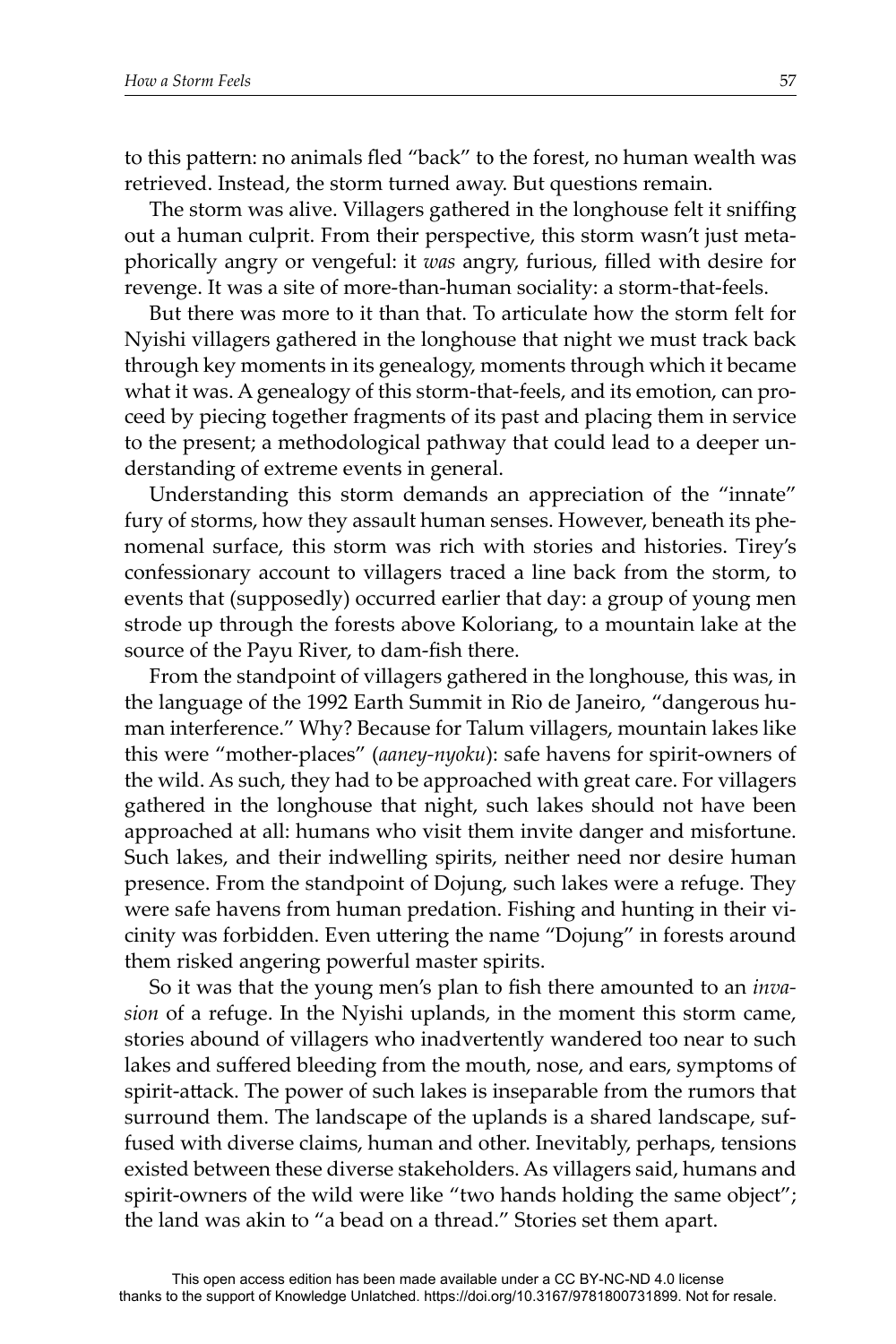To understand how the storm felt that night, we must understand that the atmosphere in the village matters. Based on overhunting and declining wildlife—conceived as declining wealth of Dojung spirits—there was a sense in the village of mutual *distrust* between humans and Dojung spirits. Villagers well knew that hunters who neglected the feelings of spirit-owners of wildlife played a dangerous game. For all they took, or stole, many paid "the cost of a child." In this at times hostile landscape, this forest of mirrors suffused with multiple perspectives, simply witnessing something strange, unexpected, or out of place could be a precursor to spirit-attack (Aisher 2016).

With a strange hint of nostalgia, elderly respondents in Koloriang recalled the long era of clan warfare, cattle theft and longhouse burnings that continued on for centuries in the uplands. That world of surprise attacks, wife capture, abduction of enemies, and retrieval of blood-price—part of a clan warfare imaginary—lived on in uplanders' perceptions of spirits (Aisher 2020). Perhaps it was an appropriate imaginary for a landscape as fragile as that. Tales abounded of human actions and their consequences: a "reciprocal environment" (Bird-David 1990) that could switch to a *taking environment* and bite back, through hunting failure or crop failure, or death of domestic animals, or death of family members—or a storm. On the night of the storm, the wind blew from an unfamiliar direction, and this triggered villagers' collective discussion that led to Tirey's confessionary account of the young men fishing in the spirit-lake.

Across many stories, storms were media of revenge. They primed villagers to perceive the danger in the strange wind that blew that afternoon from an unfamiliar direction. That's why they gathered in the longhouse and why the hunter performed the oracle. Through their stories, they knew human folly could trigger revenge. The hurt that Dojung felt the evening of the storm had its origin also in an ancient story recounting the separation of humans and spirits. The storm's anger was the anger a person feels when agreed borders have been encroached. The villagers gathered there knew Dojung inhabited the hills long before humans came, and they knew Dojung bore the weight, and the cost, of the human presence.

Like climate change itself, storms can serve as triggers for those who encounter them, to "upframe" (Kohn 2013: 78) their perceptions to a realm of powerful ecological sovereignties that seem to stand behind these phenomena. The storm also triggered an exchange of perspectives between villagers and the storm. Like a mirror, it urged them to reflect on how Dojung felt about *them*. For a moment, it forced them to return to the value of refuge—for them, but also for Dojung.

Neat naturalistic classifications can erase these features of indigenous experience. As Venkatesan reminds us, "Ontologies, theories of being and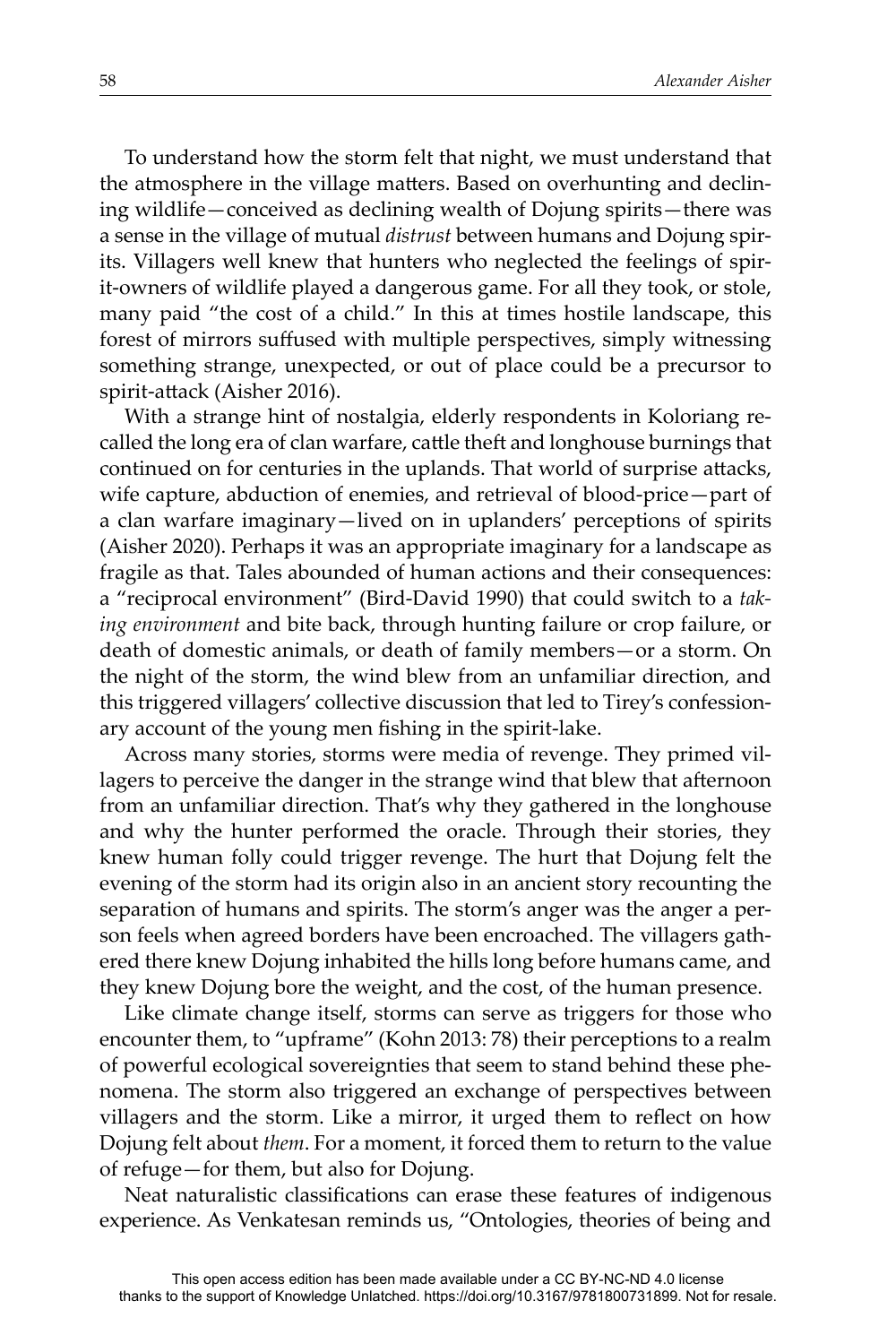reality, have histories (and genealogies)" (2010: 154). So too for this storm. Oral narratives, the central method of communicating knowledge in the uplands, offer a pathway into the atmosphere of mutual mistrust between humans and spirits. A hunter from the village sees a monkey with a necklace of white beads climbing into the crown of a *sangrik* fig tree. Unable to stop himself, he shoots at it with his shotgun. On his deathbed two years later, he admits to villagers that whenever he passed that tree after that event, he would hear a strange, high-pitched sound emanating from its crown. Everyone in Talum knew aggressive spirits dwelled in that spirit-tree. Everyone agreed that these spirits were responsible for the hunter's death.

Knowledge uncertainty suffused villagers' response to the storm. It underpinned their request to the hunter to perform an oracle and chant away the storm. They knew, through their stories, individual actions often have collective consequences. Like all storms, this storm had a genealogy: how it came to be what it was. It also possessed a genealogy of emotion: how it came to feel as it felt. And in feeling as it did, it revealed a deeper value: the value of refuge. And it also revealed what it means to invade a refuge and how this feels both for humans and for spirits of the wild.

Over the coming era of climate change, storms will continue to be sites of more-than-human sociality. As great revealers, they will continue to urge humans to upframe their perceptions, from individual storms to the ecological sovereignties that surround the human village.

# **Conclusion: Feeling into Climate Change—Why Stories Matter**

In this era of anthropogenic climate change, extreme events will continue to remind humans of the need for *conviviality* with powerful ecological sovereignties and the more-than-human sources of human flourishing. Like an angry storm passing over a village, some will offer a counterpoint to *solastalgia*, that sense of loss that can come with dramatic change or deterioration of a once familiar landscape. Some will force those communities who encounter them to reacquaint themselves with the landscape and recognize once again the necessity for exchange with the other-than-human sources of human flourishing. In part, this is what it means to return to place.

As the Intergovernmental Panel on Climate Change recognizes, to deal with climate change we need new "convincing physically-based storyline[s]" (Stott 2016: 1518). Global climate change resists being condensed to a single story of molecules, particles, and other elements—in part because it is the story of countless communities facing what the weather brings. In the language of the poet Louis MacNeice, climate change is "incorrigibly plural." As Cullen puts it, "If climate is impersonal statistics,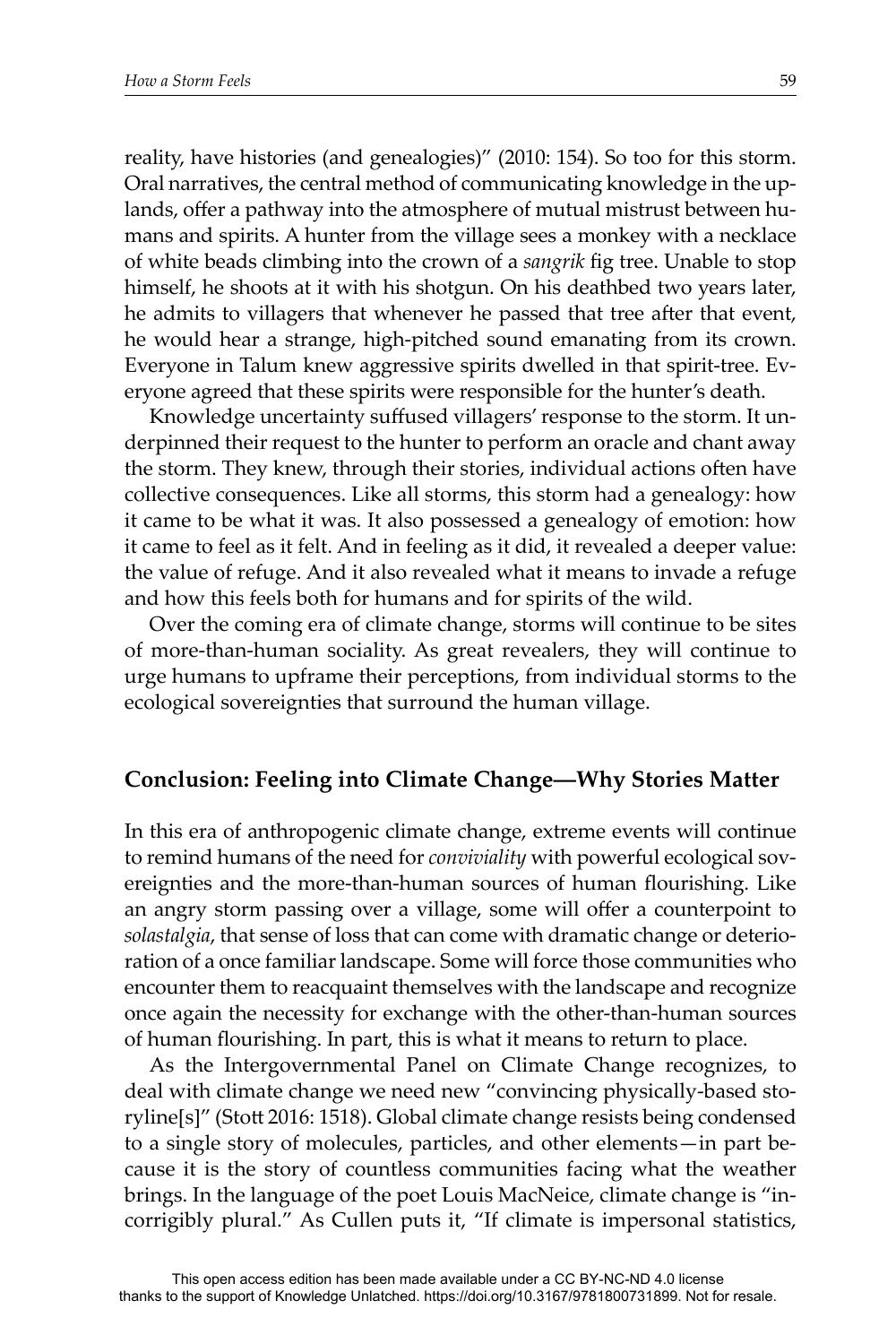weather is personal experience" (2010). The personal and impersonal need to be reconnected. Stories offer a crucial bridge. Recognizing landscapes as *multispecies assemblages* (see Tsing 2013) also helps to draw us closer to their potent more-than-human agency. By drawing an inert background into a living foreground, such a recognition can facilitate the telling of new stories. As Le Carré puts it, "The cat sat on the mat is not the beginning of a story, but the cat sat on the dog's mat is" (Barber 1977).

Exploring how global warming intersects with local realities resonates with current work on the anthropology of emotion. As a leading scholar in the field, Andrew Beatty argues that the particularity of emotion runs counter to the dominant focus in anthropology and much climate science upon systems, groups, collectives, and cultures. The very multidimensionality of emotion renders it a casualty of any description that is too general, in part because "the occasion, expression and meaning of emotion are personal and particular, there being no such thing as a general emotion" (Beatty 2014: 555). This holds true for the storm that came to Talum village. We won't get anywhere by asking "how do storms feel?" because storms in general, like humans in general, don't feel anything at all.

To get back to personal and felt experience, we need to ask: "How did *this* storm feel to *these* villagers on *this* night?" To answer this, we need to ground our accounts in the stories of those who encounter them. As Beatty notes, "Emotions are not the creation of a moment. They participate in manifold relationships formed over periods of time" (2010). Only detailed narrative accounts that honor the particularity of individual lives—accounts that include the "plots and players, the people who inhabit the roles" (Beatty 2013), not all of whom are human—can get back to emotions in all their rich complexity. Sometimes it is only through story that humans can express how the human world appears a little way out from the human shore.

From my perspective now, several years after leaving Talum village, the storm is above all a story of two refuges, not one: the refuge of a longhouse and the refuge of a spirit-lake. It speaks to me now of humanity's need to identify and conserve refugia. As Bachelard reminds us, well-being, human and other, "takes us back to the primitiveness of the refuge" ([1958] 1964: 91). In the challenging time ahead, story may yet play a crucial role in conserving those places that humans co-create best through acts of setting them aside.

#### **Acknowledgments**

I wish to thank the British Academy and Economic and Social Research Council for funding the ethnographic research in the Eastern Himalayas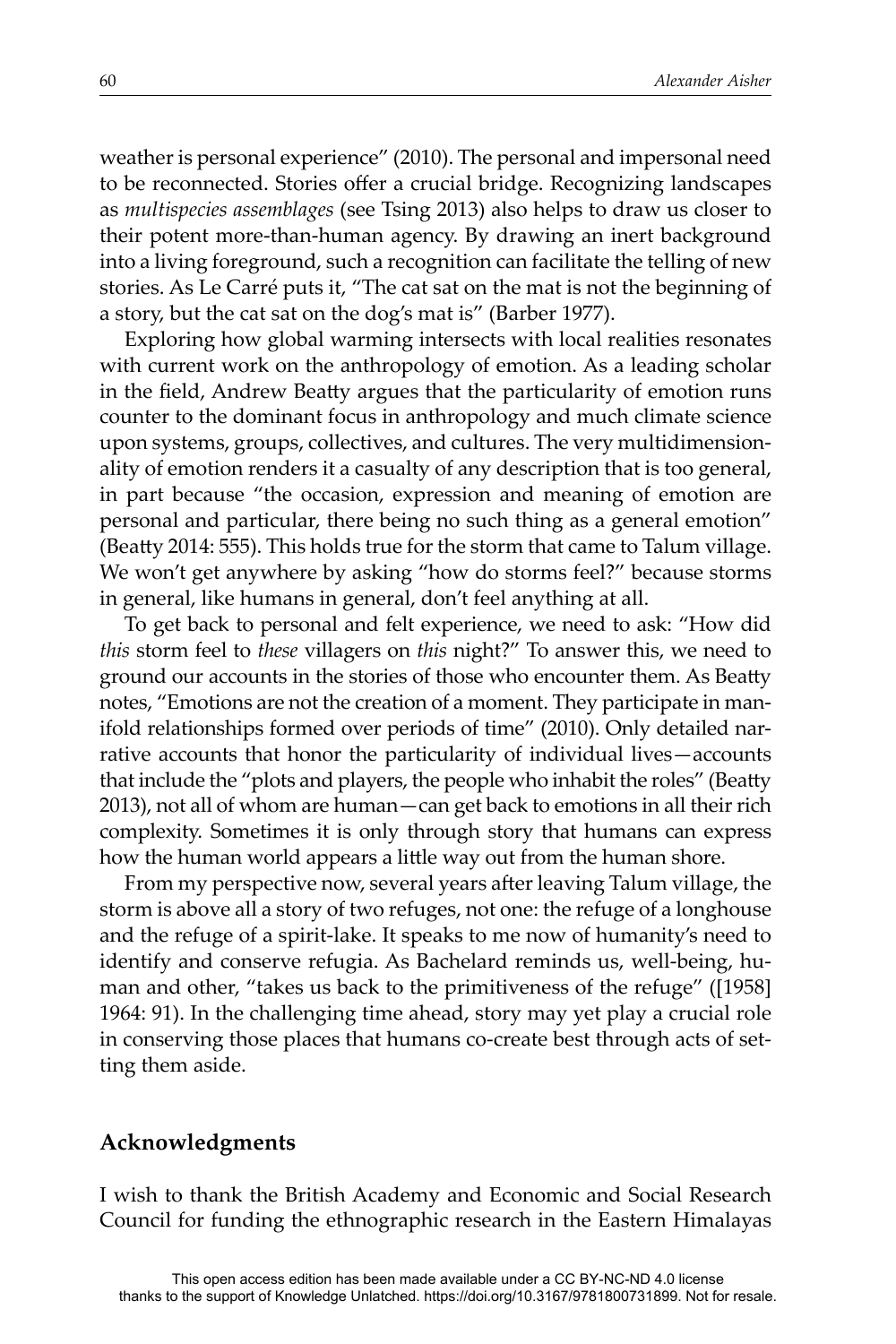that forms the basis of this chapter. I extend my deep and abiding gratitude to the Nyishi residents of Kurung Kumey District for their generosity, hospitality, and wisdom. Special gratitude goes to the hunters of Talum village for sharing their stories, and to Bengia Chongpi, Bengia Amit, Pige Ligu, and Bengia Takio for their friendship and extraordinary support in the field.

**Alexander Aisher** is based at the Department of Anthropology of the University of Sussex, UK. As an environmental anthropologist and ecological designer, he has a deep and abiding interest in multispecies ethnography, wildlife conservation, climate change, indigenous environmental knowledge, storytelling, and adaptation. In 2003, he became the first anthropologist in over forty years to conduct long-term ethnographic fieldwork in the internationally contested Protected Area and "biodiversity hotspot" of Arunachal Pradesh in the Eastern Himalayas. In 2007, he was awarded a British Academy Postdoctoral Fellowship to explore community-led environmental decision-making. In 2018, he returned to Arunachal Pradesh, site of his doctoral fieldwork, to offer policy recommendations on conservation of wildlife, oral history, and indigenous identity.

#### **Note**

1. For some scholars, the term *biocultural refugia* captures the quality of those places that "not only shelter species, but also carry knowledge and experiences about practical management of biodiversity" (Barthel et al. 2013: 2–3).

## **References**

- Adger, Neil, Irene Lorenzoni, and Karen O'Brien, eds. 2009. *Adapting to Climate Change: Thresholds, Values, Governance*. Cambridge: Cambridge University Press.
- Aisher, Alexander. 2016. "Scarcity, Alterity and Value: Decline of the Pangolin, the World's Most Trafficked Mammal." *Conservation and Society* 14(4): 317–29.
	- -. 2020. "Fieldwork's Return: Troubled Steps Towards a Multispecies Imaginary." In *Uncanny Landscapes,* edited by Jon Michell and Karis J. Petty, special issue of *Material Religion* 16(4): 491–509.
- Aiyadurai, Ambika, and Nandini Velho. 2018. "The Last Hunters of Arunachal Pradesh: The Past and Present of Wildlife Hunting in North-East India." In *Conservation from the Margins*, edited by Umesh Srinivasan and Nandini Velho, 69–93. New Delhi: Orient Blackswan.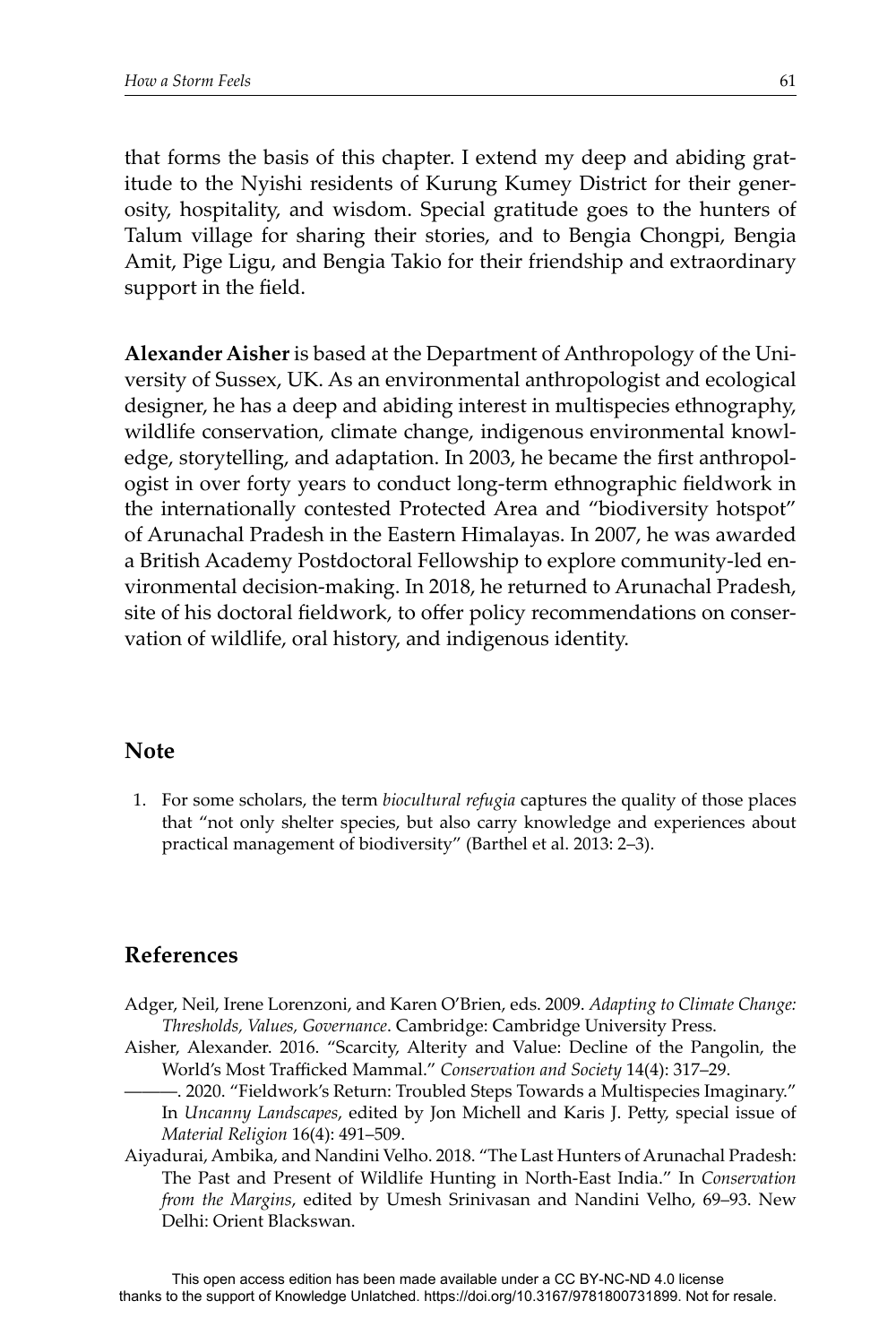- Bachelard, Gaston. (1958) 1964. *The Poetics of Space*. Translated by M. Jolas. Boston: Beacon Press.
- Barber, Michael. 1977. "John le Carré: An Interrogation." *New York Times*, 25 September. Retrieved 1 May 2020 from http://www.nytimes.com/books/99/03/21/specials/ lecarre-interrogation.html.
- Barthel, Stephan, Carole Crumley and Uno Svedin. 2013. "Bio-cultural Refugia: Safeguarding Diversity of Practices for Food Security and Biodiversity." *Global Environmental Change* 23(5): 1142–52.
- Basso, Keith. 1996. *Wisdom Sits in Places: Landscape and Language among the Western Apache*. Albuquerque: University of New Mexico Press.
- Beatty, Andrew. 2010. "How Did It Feel for You? Emotion, Narrative, and the Limits of Ethnography." *American Anthropologist* 112(3): 430–43.
	- ———. 2013. "Current Emotion Research in Anthropology: Reporting the Field." *Emotion Review* 5(4): 414–22.
	- ———. 2014. "Anthropology and Emotion." *Journal of the Royal Anthropological Institute* 20: 545–63.
- Berger, John. 1982. *Another Way of Telling*. New York: Vintage Books.
- Bird-David, Nurit. 1990. "The Giving Environment: Another Perspective on the Economic System of Gatherer-Hunters." *Current Anthropology* 31: 189–96.
- Birks, H. John B. 2015. "Some Reflections on the Refugium Concept and Its Terminology in Historical Biogeography, Contemporary Ecology and Global-Change Biology." *Biodiversity* 16(4): 196–212.
- Camus, Albert. 1955. *The Myth Of Sisyphus and Other Essays*. Translated from the French by Justin O'Brien. New York: Random House.
- Candea, Matei. 2010. "'I Fell in Love with Carlos the Meerkat': Engagement and Detachment in Human-Animal Relations." *American Ethnologist* 37(2): 241–58.
- Census of India. 2011. *District Census Handbook: Kurung Kumey*. Itanagar: Directorate of Census Operations.
- Chaudhary, Pashupati, and Kamaljit S. Bawa. 2011. "Local Perceptions of Climate Change Validated by Scientific Evidence in the Himalayas." *Biology Letters* 7: 767–70.
- Committee on Himalayan Glaciers, Hydrology, Climate Change, and Implications for Water Security. 2012. *Himalayan Glaciers: Climate Change, Water Resources, and Water Security*. Washington, DC: The National Academies Press.
- Crate, Susan A. 2008. "Gone the Bull of Winter? Grappling with the Cultural Implications of Anthropology's Role(s) in Global Climate Change." *Current Anthropology* 49(4): 569–95.
- Cruz, Rex. V., H. Harasawa, M. Lal, S. Wu, Y. Anokhin, B. Punsalmaa, Y. Honda, M. Jafari, C. Li, and N. Huu Ninh. 2007. "Asia: Climate Change 2007; Impacts, Adaptation and Vulnerability." In *Contribution of Working Group II to the Fourth Assessment Report of the Intergovernmental Panel on Climate Change*, edited by M. L. Parry, O. F. Canziani, J. P. Palutikof, P. J. van der Linden, and C. E. Hanson, 469–506. Cambridge: Cambridge University Press.
- Cullen, Heidi. 2011. *The Weather of the Future: Heat Waves, Extreme Storms, and Other Scenes from a Climate-Changed Planet*. Repr. ed. New York: Harper Perennial.
- Foucault, Michel. (1975) 1991. *Discipline and Punish: The Birth of the Prison*. London, Penguin.
	- ———. 1980. *Language, Counter-memory, Practice: Selected Essays and Interviews*. Ithaca, NY: Cornell University Press.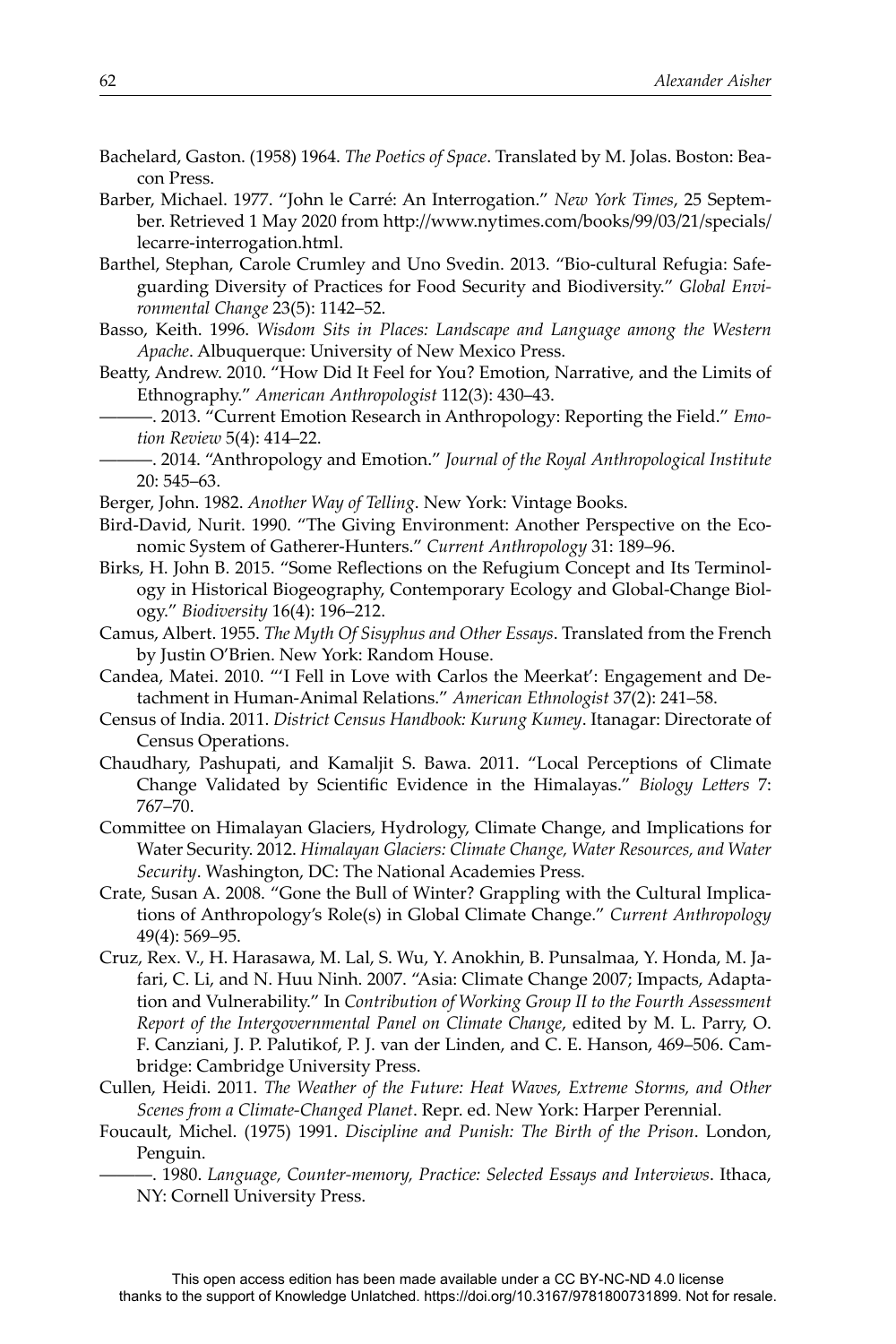- Garcia-Acosta, Virginia. 2002. "Historical Disaster Research." In *Catastrophe and Culture: The Anthropology of Disaster, edited by Susanna M. Hoffman and Anthony* Oliver-Smith, 49–66. Santa Fe: School of American Research.
- Haraway, Donna. 2008. *When Species Meet*. Minneapolis: University of Minnesota Press. -. 2015. "Anthropocene, Capitalocene, Plantationocene, Chthulucene: Making Kin." *Environmental Humanities*: 159–65.
- Hurston, Zora N. (1937) 1986. *Their Eyes Were Watching God*. London: Virago Press.
- IPCC (Intergovernmental Panel on Climate Change). 2014. *Climate Change 2014: Impacts, Adaptation and Vulnerability*. *Working Group II Contribution to the Fourth Assessment Report of the IPCC*. Cambridge: Cambridge University Press.
- Keppel, Gunnar, and Grant W. Wardell-Johnson. 2012. "Refugia: Keys to Climate Change Management." *Global Change Biology* 18: 2389–91.
- Kirksey, Eben S., and Stefan Helmreich. 2010. "The Emergence of Multispecies Ethnography." *Cultural Anthropology* 25(4): 545–76.
- Kohn, Eduardo. 2013. *How Forests Think: Toward an Anthropology beyond the Human*. Berkeley: University of California Press.
- Mishra, Charudutt, M. D. Madhusudan, and Aparajita Datta. 2006. "Mammals of the High Altitudes of Western Arunachal Pradesh, Eastern Himalaya: An Assessment of Threats and Conservation Needs." *Oryx* 40(1): 29–35.
- Myers, Norman, Russell A. Mittermeier, Cristina G. Mittermeier, Gustavo A. B. da Fonseca, and Jennifer Kent. 2000. "Biodiversity Hotspots for Conservation Priorities." *Nature* 403: 853–58.
- Nandargi, S., and O. N. Dhar. 2011. "Extreme Rainfall Events over the Himalayas between 1871 and 2007." *Hydrological Sciences Journal* 56(6): 930–45.
- Nature. 2014. "Climate Change: Monsoon Wet Spells Get Wetter." *Nature* 509: 11.
- Oliver-Smith, Anthony, and Susanna M. Hoff man, eds. 2020. *The Angry Earth: Disaster in Anthropological Perspective*. 2nd ed. London: Routledge.
- Roncoli, Carla, Todd Crane, and Benjamin S. Orlove. 2008. "Fielding Climate Change in Cultural Anthropology." In *Anthropology of Climate Change: From Encounters to*  Actions, edited by Susan A. Crate and Mark Nuttall, 87-115. Walnut Creek, CA: Left Coast Press.
- Roy, N. C. 2005. *Arunachal Pradesh Human Development Report*. Itanagar: Department of Planning, Government of Arunachal Pradesh. Retrieved 15 December 2007 from http://hdr.undp.org/en/reports/national/asiathepacific/india/name,3398,en.html.
- Sharma, Eklabya, Nakul Chettri, Karma Tse-ring, Arun B. Shrestha, Fang Jing, Pradeep Mool, and Mats Eriksson. 2009*. Climate Change Impacts and Vulnerability in the Eastern Himalayas*. The International Centre for Integrated Mountain Development (ICIMOD). Retrieved 1 May 2015 from http://lib.icimod.org/record/8051.
- Sherpa, Pasang Y. 2012. "Sherpa Perceptions of Climate Change and Institutional Responses in the Everest Region of Nepal." PhD diss., University of Washington, Seattle.
- Singh, Ranjay K., Jules Pretty, and Sarah Pilgrim. 2010. "Traditional Knowledge and Biocultural Diversity: Learning from Tribal Communities for Sustainable Development in Northeast India." *Journal of Environmental Planning and Management* 53(4): 511–33.
- Singh, Ranjay K., Ramesh C. Srivastava, Chandra B. Pandey, and Anshuman Singh. 2015. "Tribal Institutions and Conservation of the Bioculturally Valuable 'Tasat' (Arenga obtusifolia) Tree in the Eastern Himalaya." *Journal of Environmental Planning and Management* 58(1): 69–90.